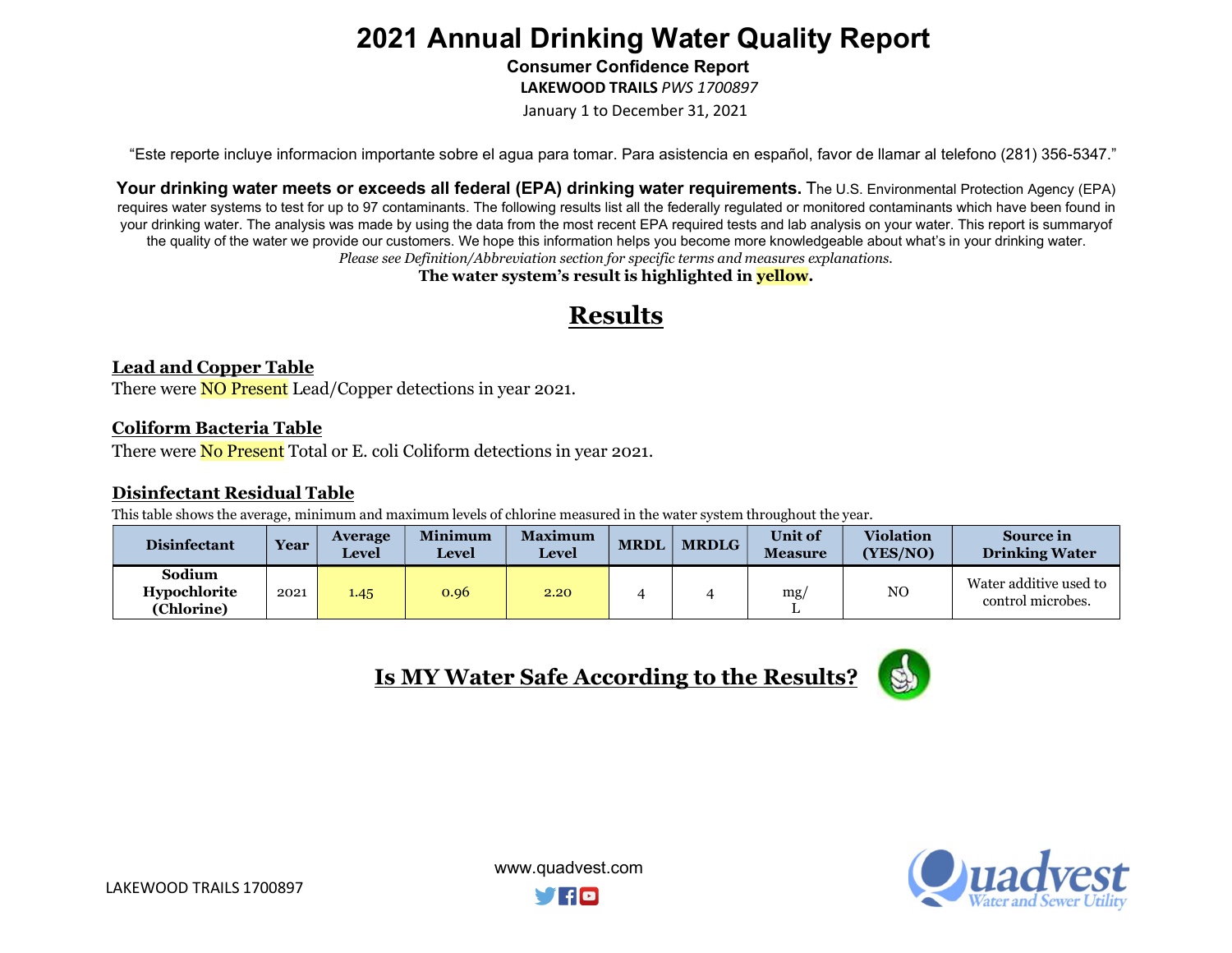Consumer Confidence Report

LAKEWOOD TRAILS PWS# 1700897

January 1 to December 31, 2021

#### ABOUT US:

The water system is owned and operated by Quadvest, 40+ year-old company specializing in the operations and maintenance of water and sewer treatment and distribution systems. If you have any questions concerning water quality or the source of your water, please call our office at (281) 356-5347.

We do not hold regularly scheduled meetings.

|                                                                                                                                                                                                                                                        | we ao not noia regulariy scheauled meetings.                                                                                                                                                                                                                       |  |  |  |  |
|--------------------------------------------------------------------------------------------------------------------------------------------------------------------------------------------------------------------------------------------------------|--------------------------------------------------------------------------------------------------------------------------------------------------------------------------------------------------------------------------------------------------------------------|--|--|--|--|
| <b>HEALTH NOTE</b>                                                                                                                                                                                                                                     | <b>DEFINITIONS/ ABBREVIATIONS</b>                                                                                                                                                                                                                                  |  |  |  |  |
| Special Notice for the ELDERLY, INFANTS, CANCER<br>PATIENTS, people with HIV/AIDS or other immune                                                                                                                                                      | Action Level: The concentration of contaminants which, if exceeded, triggers<br>treatment or other requirements which a water system must follow.                                                                                                                  |  |  |  |  |
| problems:<br>You may be more vulnerable than the general population to                                                                                                                                                                                 | Action Level Goal (ALG): The level of a contaminant in drinking water below<br>which there is now known or expected risk to health. ALGs allow for a margin of<br>safety.                                                                                          |  |  |  |  |
| certain microbial contaminants, such as Cryptosporidium, in<br>drinking water. Infants, some elderly, or immunocompromised<br>persons such as those undergoing chemotherapy for cancer;                                                                | Avg: Regulatory compliance with some MCLs is based on running annual average<br>of monthly samples.                                                                                                                                                                |  |  |  |  |
| persons who have undergone organ transplants; those who<br>are undergoing treatment with steroids; and people with<br>HIV/AIDS or other immune system disorders, can be                                                                                | Maximum Contaminant Level or MCL: The highest level of a contaminant that is<br>allowed in drinking water. MCLs are set as close to the MCLGs as feasible using<br>the best available treatment technology.                                                        |  |  |  |  |
| particularly at risk from infections. You should seek advice<br>about drinking water from your physician or health care<br>providers. Additional guidelines on appropriate means to<br>lessen the risk of infection by Cryptosporidium are available   | Maximum Contaminant Level Goal or MCLG: The level of a contaminant in<br>drinking water below which there is no known or expected risk to health. MCLGs<br>allow for a margin of safety.                                                                           |  |  |  |  |
| from the Safe Drinking Water Hotline (800) 426-4791.<br>In order to ensure that tap water is safe to drink, EPA                                                                                                                                        | Maximum residual disinfectant level or MRDL: The highest level of a<br>disinfectant allowed in drinking water. There is convincing evidence that addition of<br>a disinfectant is necessary for control of microbial contaminants.                                 |  |  |  |  |
| prescribes regulations which limit the amount of certain<br>contaminants in water provided by public water systems. FDA<br>regulations establish limits for contaminants in bottled water<br>which must provide the same protection for public health. | Maximum residual disinfectant level goal or MRDLG: The level of a drinking<br>water disinfectant below which there is no known or expected risk to health.<br>MRDLGs do not reflect the benefits of the use of disinfectants to control microbial<br>contaminants. |  |  |  |  |
| Contaminants may be found in drinking water that may cause                                                                                                                                                                                             | Level 1 Assessment: A study to identify potential problems and determine (if<br>possible) why total coliform bacteria have been found in the water system.                                                                                                         |  |  |  |  |
| taste, color, or odor problems. These types of problems are<br>not necessarily causes for health concerns. For more<br>information on taste, odor, or color of drinking water, please                                                                  | Level 2 Assessment: A detailed study to identify potential problems and<br>determine (if possible) why an E.coli MCL violation has occurred and/or why total<br>coliform bacteria have been found in the water system on multiple occasions.                       |  |  |  |  |
| contact the system's business office.<br>If present, elevated levels of lead can cause serious health                                                                                                                                                  | MFL: million fibers per liter (a measure of asbestos)                                                                                                                                                                                                              |  |  |  |  |
| problems, especially for pregnant women and young children.                                                                                                                                                                                            | na: not applicable.                                                                                                                                                                                                                                                |  |  |  |  |
| Lead in drinking water is primarily from materials and<br>components associated with service lines and home plumbing.                                                                                                                                  | mrem: millirems per year (a measure of radiation absorbed by the body)                                                                                                                                                                                             |  |  |  |  |
| We are responsible for providing high quality drinking water,                                                                                                                                                                                          | NTU: nephelometric turbidity units (a measure of turbidity)                                                                                                                                                                                                        |  |  |  |  |
| but we cannot control the variety of materials used in plumbing<br>components. When your water has been sitting for several                                                                                                                            | pCi/L: picocuries per liter (a measure of radioactivity)                                                                                                                                                                                                           |  |  |  |  |
| hours, you can minimize the potential for lead exposure by<br>flushing your tap for 30 seconds to 2 minutes before using                                                                                                                               | <b>ppb:</b> micrograms per liter or parts per billion - or one ounce in 7,350,000 gallons of<br>water.                                                                                                                                                             |  |  |  |  |
| water for drinking or cooking. If you are concerned about lead<br>in your water, you may wish to have your water tested.                                                                                                                               | ppm: milligrams per liter or parts per million - or one ounce in 7,350 gallons of<br>water.                                                                                                                                                                        |  |  |  |  |
| Information on lead in drinking water, testing methods, and                                                                                                                                                                                            | ppq: parts per quadrillion, or picograms per liter (pg/L)                                                                                                                                                                                                          |  |  |  |  |
| steps you can take to minimize exposure is available from the<br>Safe Drinking Water Hotline or at                                                                                                                                                     | ppt: parts per trillion, or nanograms per liter (ng/L)                                                                                                                                                                                                             |  |  |  |  |
| http://www.epa.gov/safewater/lead                                                                                                                                                                                                                      | Treatment Technique/TT-a specific treatment method required by the EPA to<br>control the level of contaminant in drinking water.                                                                                                                                   |  |  |  |  |

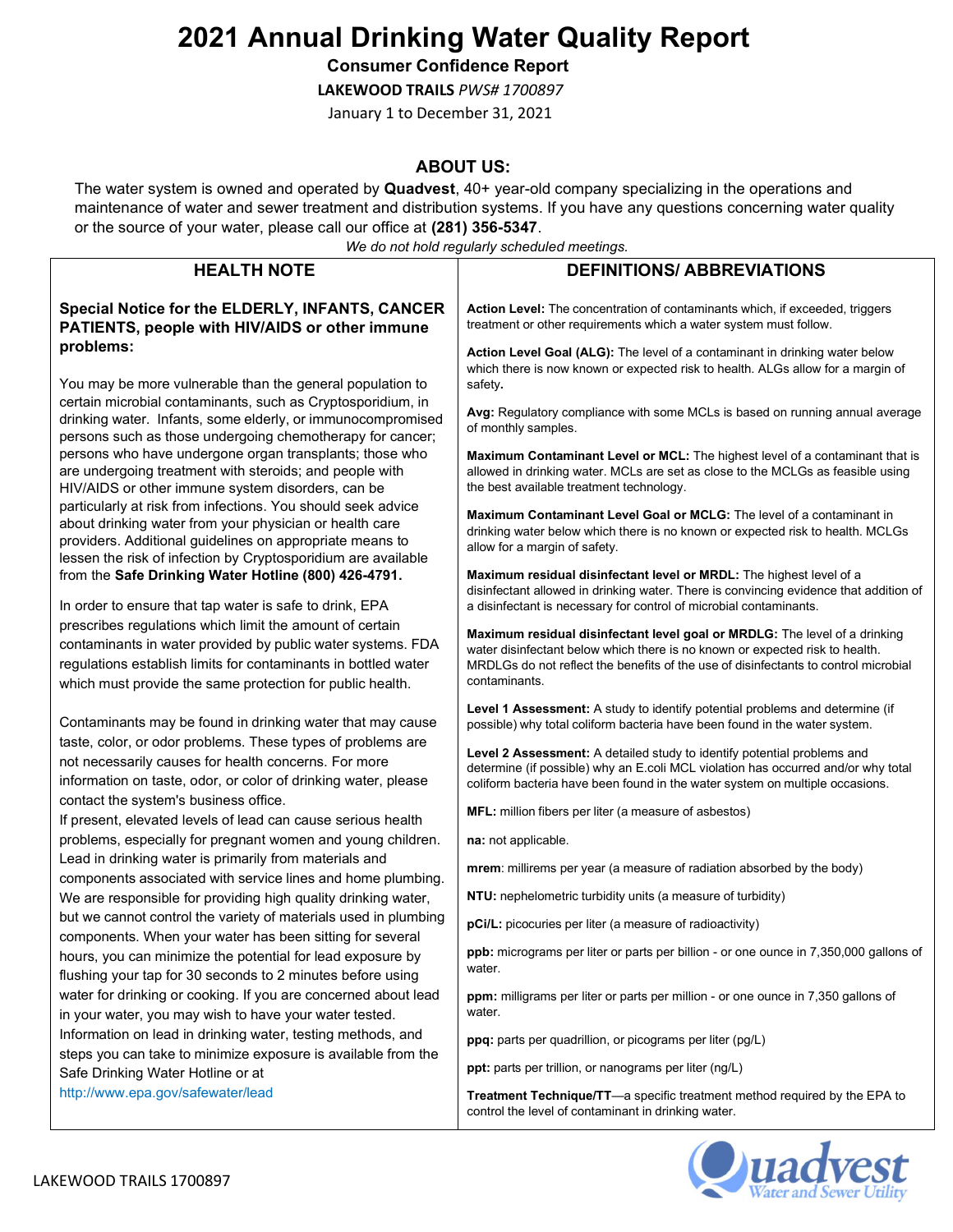Consumer Confidence Report

LAKEWOOD TRAILS PWS# 1700897

January 1 to December 31, 2021

#### Secondary Constituents

Many constituents (such as calcium, sodium or iron) which are often found in drinking water can cause taste, color, and odor problems. The taste and odor constituents are called secondary constituents and are regulated by the State of Texas, not the EPA. These constituents are not causes for health concern. Therefore, secondaries are not required to be reported in this document but they greatly affect appearance and taste of your water.

#### Source of Drinking Water

The sources of drinking water (both tap water and bottled water) include rivers, lakes, streams, ponds, reservoirs, springs, and wells. As water travels over the surface of the land or through the ground, it dissolves naturally-occurring minerals and, in some cases, radioactive material, and can pick up substances resulting from the presence of animals or from human activity.

Drinking water, including bottled water, may reasonably be expected to contain at least small amounts of some contaminants. The presence of contaminants does not necessarily indicate that water poses a health risk. More information about contaminants and potential health effects can be obtained by calling the EPAs Safe Drinking Water Hotline at (800) 426-4791.

#### ALL Drinking water may contain contaminants.

Contaminants that may be present in source water include: -Microbial contaminants, such as viruses and bacteria, which may come from sewage treatment plants, septic systems, agricultural livestock operations, and wildlife.

- Inorganic contaminants, such as salts and metals, which can be naturally-occurring or result from urban storm water runoff, industrial or domestic wastewater discharges, oil and gas production, mining, or farming.

-Pesticides and herbicides, which may come from a variety of sources such as agriculture, urban storm water runoff, and residential uses.

- Organic chemical contaminants, including synthetic and volatile organic chemicals, which are by-products of industrial processes and petroleum production, and can also come from gas stations, urban storm water runoff, and septic systems.

- Radioactive contaminants, which can be naturally-occurring or be the result of oil and gas production and mining activities.

#### Information about of Source Water Assessments

A Source Water Susceptibility Assessment for your drinking water source(s) is currently being updated by the Texas Commission on Environmental Quality. This information describes the susceptibility and types of constituents that may come into contact with your drinking water source based on human activities and natural conditions. The information contained in the assessment allows us to focus source water protection strategies.

#### The SWSA susceptibility ratings are divided into three divisions: "High," "Medium," and "Low."

"High" susceptibility means there are activities near the source water and the natural conditions of the aquifer or watershed make it very likely that chemical constituents may come into contact with the source water. It does not mean that there are any health risks present.

"Medium" susceptibility means there are activities near the source water and the natural conditions of the aquifer or watershed make it somewhat likely that chemical constituents may come into contact with the source water. It does not mean that there are any health risks present.

"Low" susceptibility means there are activities near the source water and the natural conditions of the aquifer or watershed make it unlikely that chemical constituents may come into contact with the source water. It does not mean that there are any health risks present.

For more information about your sources of water, please refer to the Source Water Assessment Viewer available at the following URL:

http://www.tceq.texas.gov/gis/swaview

Further details about sources and source-water assessments are available in Drinking Water Watch at the following URL: http://dww2.tceq.texas.gov/DWW/

#### LAKEWOOD TRAILS provides ground water from the Evangeline aquifer located in Montgomery county